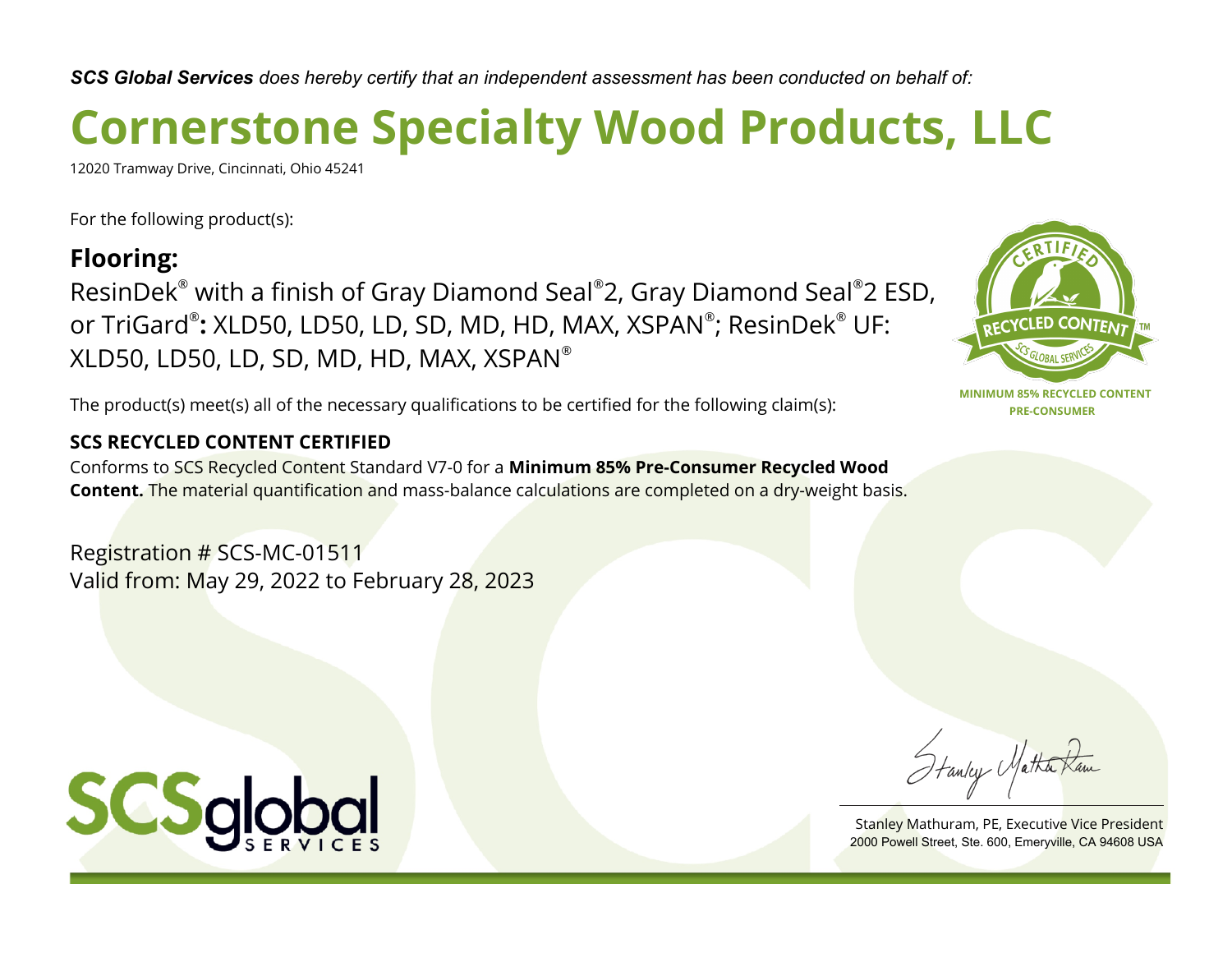# **Cornerstone Specialty Wood Products, LLC**

12020 Tramway Drive, Cincinnati, OH, United States

For the following product(s):

**Flooring:** ResinDek® XSPAN® FR with a finish of Gray Diamond Seal® 2, Gray Diamond Seal® 2 ESD, or TriGard®

The product(s) meet(s) all of the necessary qualifications to be certified for the following claim(s):

#### **SCS RECYCLED CONTENT CERTIFIED**

Conforms to the SCS Recycled Content Standard V7-0 for a **Minimum 76% Pre-Consumer Recycled Content with 73% Pre-Consumer Recycled Wood and 3% Pre-Consumer Recycled Steel Content.** Material quantification and mass-balance calculations completed on a dry-weight basis.

Registration # SCS-MC-03591 Valid from: May 29, 2022 to February 28, 2023



Stanley Matha

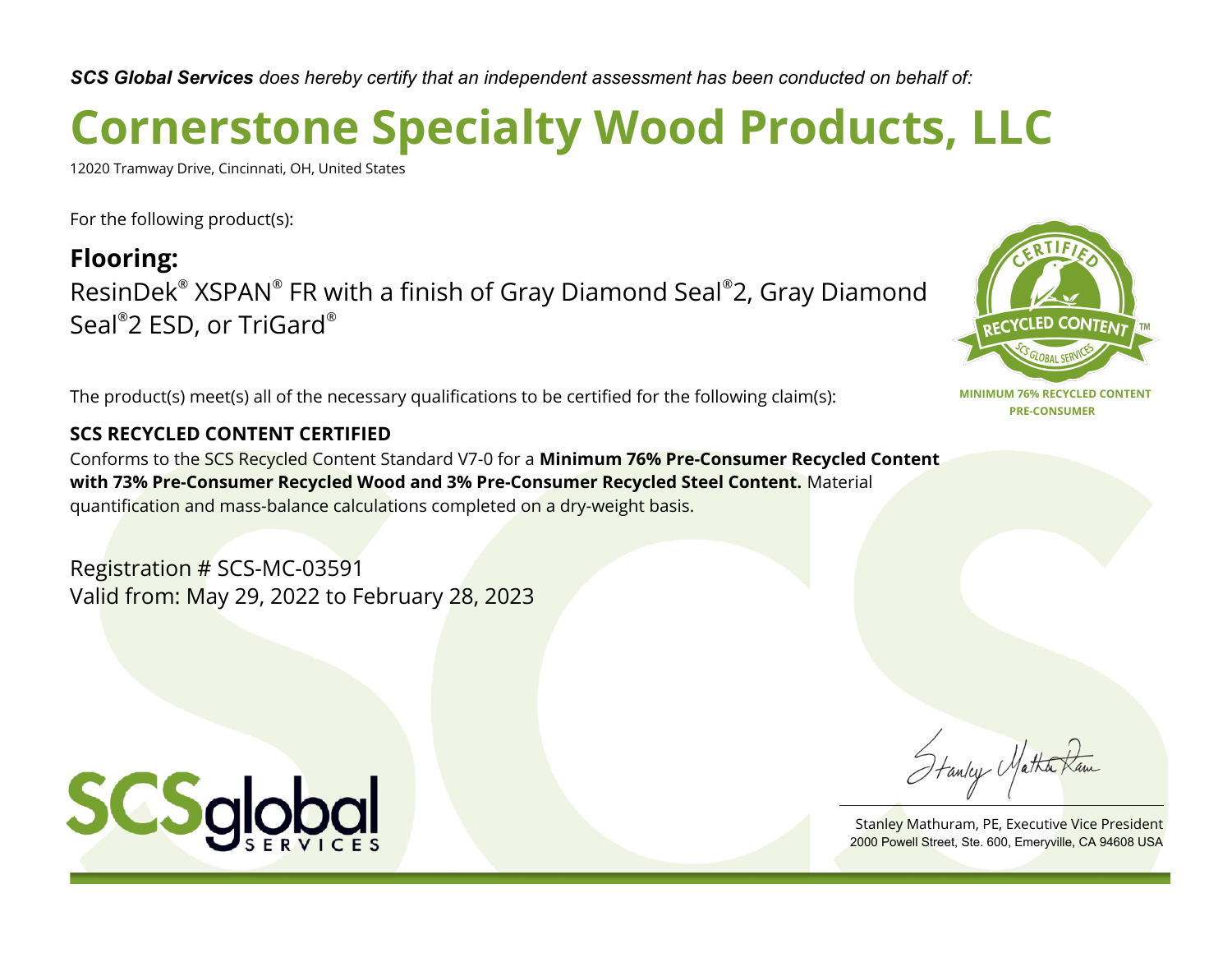## **Cornerstone Specialty Wood Products, LLC**

12020 Tramway Drive, Cincinnati, OH, United States

For the following product(s):

**Flooring:** ResinDek® with MetaGard® **:** LD, SD, MD, HD, MAX, XSPAN®

The product(s) meet(s) all of the necessary qualifications to be certified for the following claim(s):

#### **SCS RECYCLED CONTENT CERTIFIED**

Conforms to SCS Recycled Content Standard V7-0 for a **Minimum 66% Pre-Consumer Recycled Content with 59% Pre-Consumer Recycled Wood and 7% Pre-Consumer Recycled Steel Content**. The material quantification and mass-balance calculations are completed on a dry-weight basis.

Registration # SCS-MC-05403 Valid from: May 29, 2022 to February 28, 2023



Stanley Matha

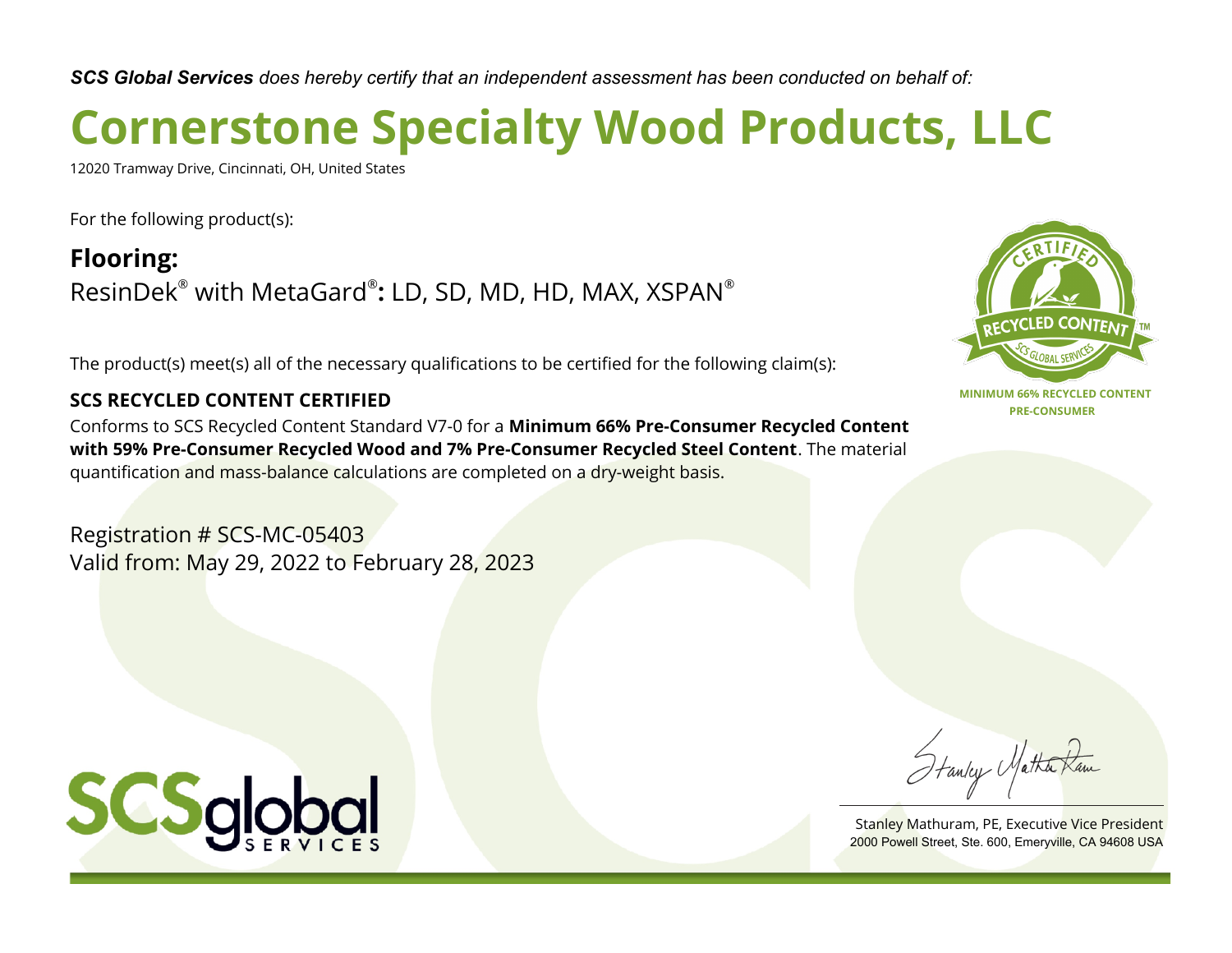## **Cornerstone Specialty Wood Products, LLC**

12020 Tramway Drive, Cincinnati, OH, United States

For the following product(s):

**Shelving:** ResinDek® : XLD50, LD50

The product(s) meet(s) all of the necessary qualifications to be certified for the following claim(s):

#### **SCS RECYCLED CONTENT CERTIFIED**

Conforms to SCS Recycled Content Standard V7-0 for a **Minimum 85% Pre-Consumer Recycled Wood Content.** The material quantification and mass-balance calculations are completed on a dry-weight basis.

Registration # SCS-MC-06236 Valid from: May 29, 2022 to February 28, 2023



Stanley Matha